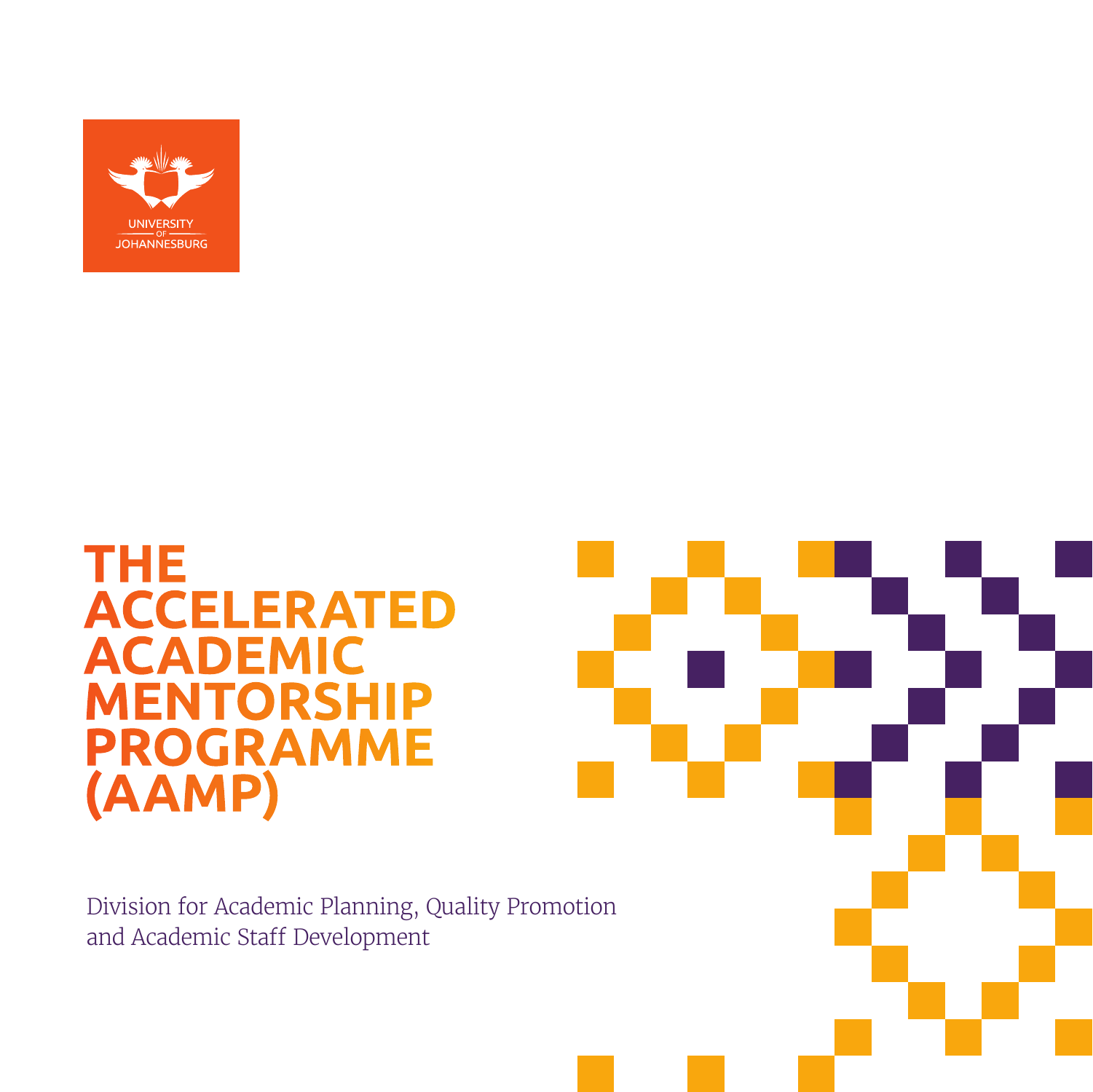

The Accelerated Academic Mentorship Programme (AAMP) is designed to provide mentorship, support, development opportunities and focused advice to a nominated group of permanent academic staff, thereby creating an enabling environment for these candidates to advance their academic career trajectories.

AAMP levels

**AAMP Level 1:** Academic staff working towards a doctoral degree

**AAMP Level 2:** Academic staff with a doctorate who are seeking promotion either to Senior Lecturer (SL) or Associate Professor (AP

> **AAMP Level 3:** Academic staff seeking promotion to



- **1** Support and develop academics in the areas of teaching and research and enable them to access opportunities for promotion.
- **2** Support the participants to advance their careers and become world-renowned teachers and researchers/scholars, and hopefully proceed to become NRF A and B rated researchers.
	- **3** implementation and support to participants in the pilot project, and
- **4** Support and enable identified academics to achieve higher levels of academic research performance through:
	- Mentorship programmes;
	- Providing a suite of research and teaching capacity development activities aimed at scholarship (publications, supervision, collaborative networks, and careeer progression)
	- Providing personalised skills development workshops and programmes facilitated by subject experts, including SARCHI Chairs, UJ Chairs, Directors of Centre of Excellence, Distinguished Visiting Professors, NRF A and B rated researchers;
	- Providing training and other targeted interventions to enhance the participants' academic leadership skills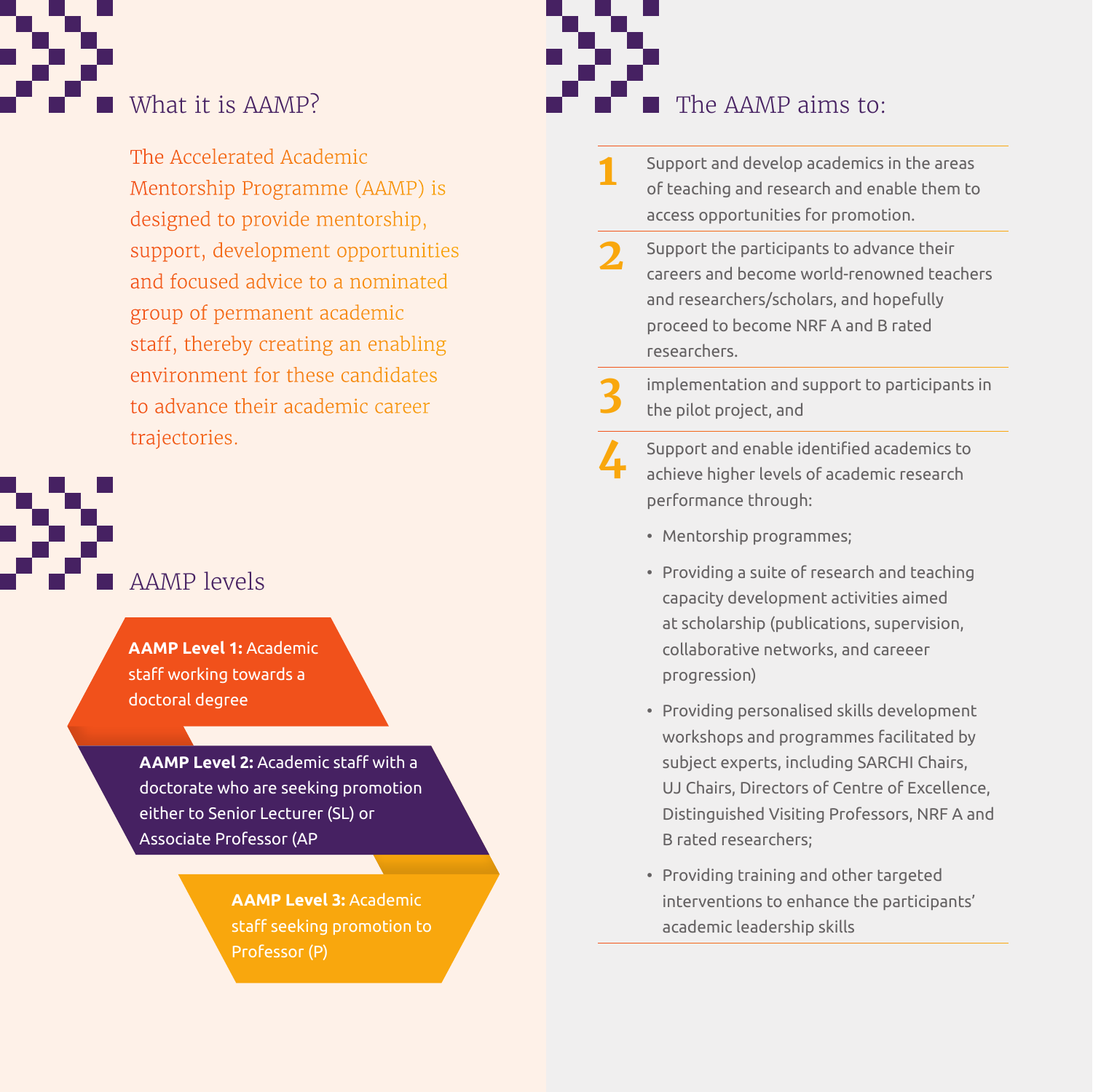





### How to be a member of AAMP



### Categories of funding





Application for funding